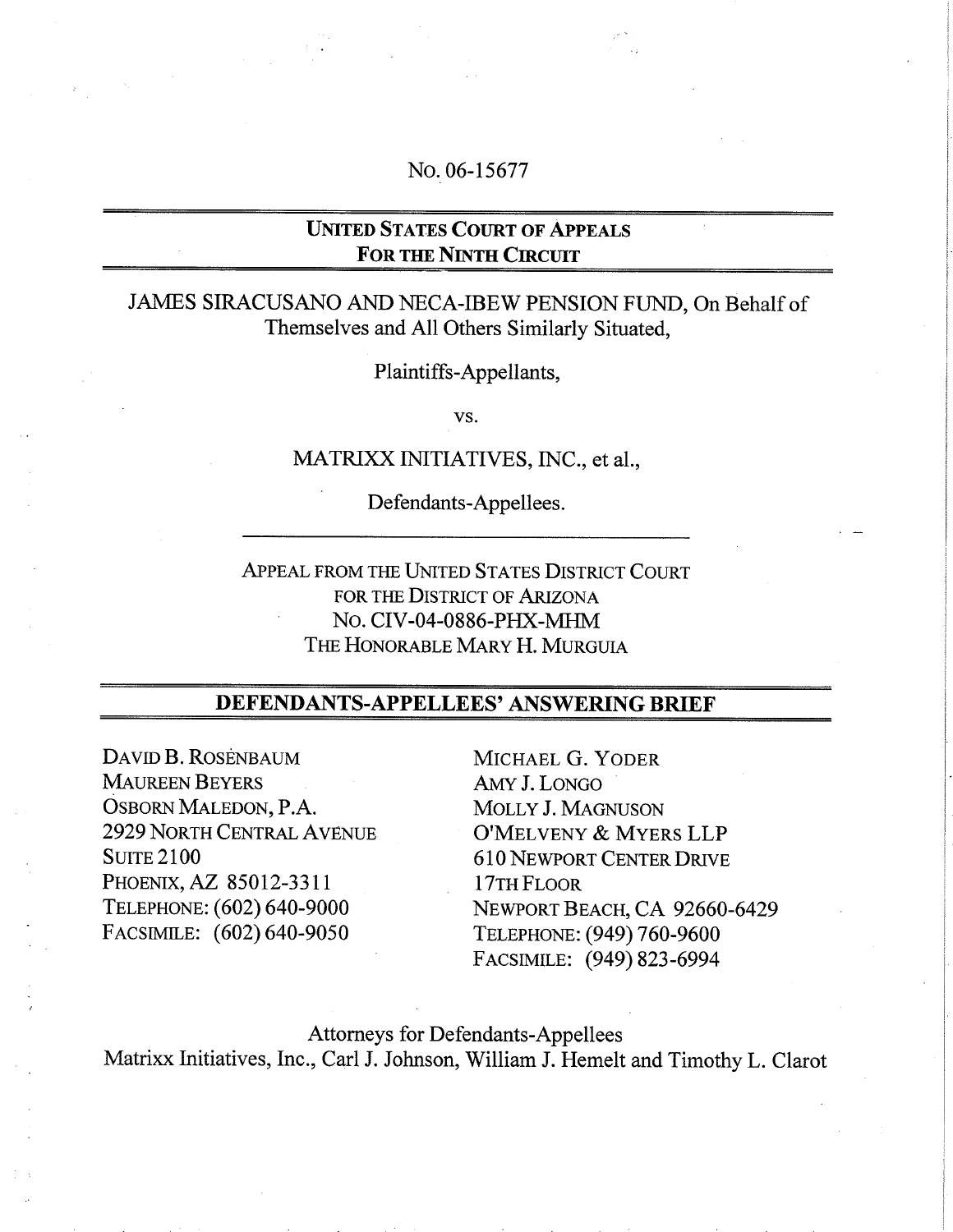## CORPORATE DISCLOSURE STATEMENT

Pursuant to Rule 26.1 of the Federal Rules of Appellate Procedure, Defendant-Appellee Matrixx Initiatives, Inc. ("Matrixx") respectfully submits this disclosure of interest.

Matrixx does not have a parent corporation and no publicly traded corporation owns 10% or more of Matrixx's stock.

DATED: October 4, 2006 Respectfully submitted,

MICHAEL G. YODER AMYJ.LONGO MOLLY J. MAGNUSON O'MEL VENY & MYERS LLP

DAVID B. ROSENBAUM MAUREEN BEYERS OSBORN MALEDON<sub>-P.A.</sub>

 $By$ 

Michael G. Yo Attorneys for Defendants-Appellees Matrixx Initiatives, Inc., Carl J. Johnson, William J. Hemelt and Timothy L. Clarot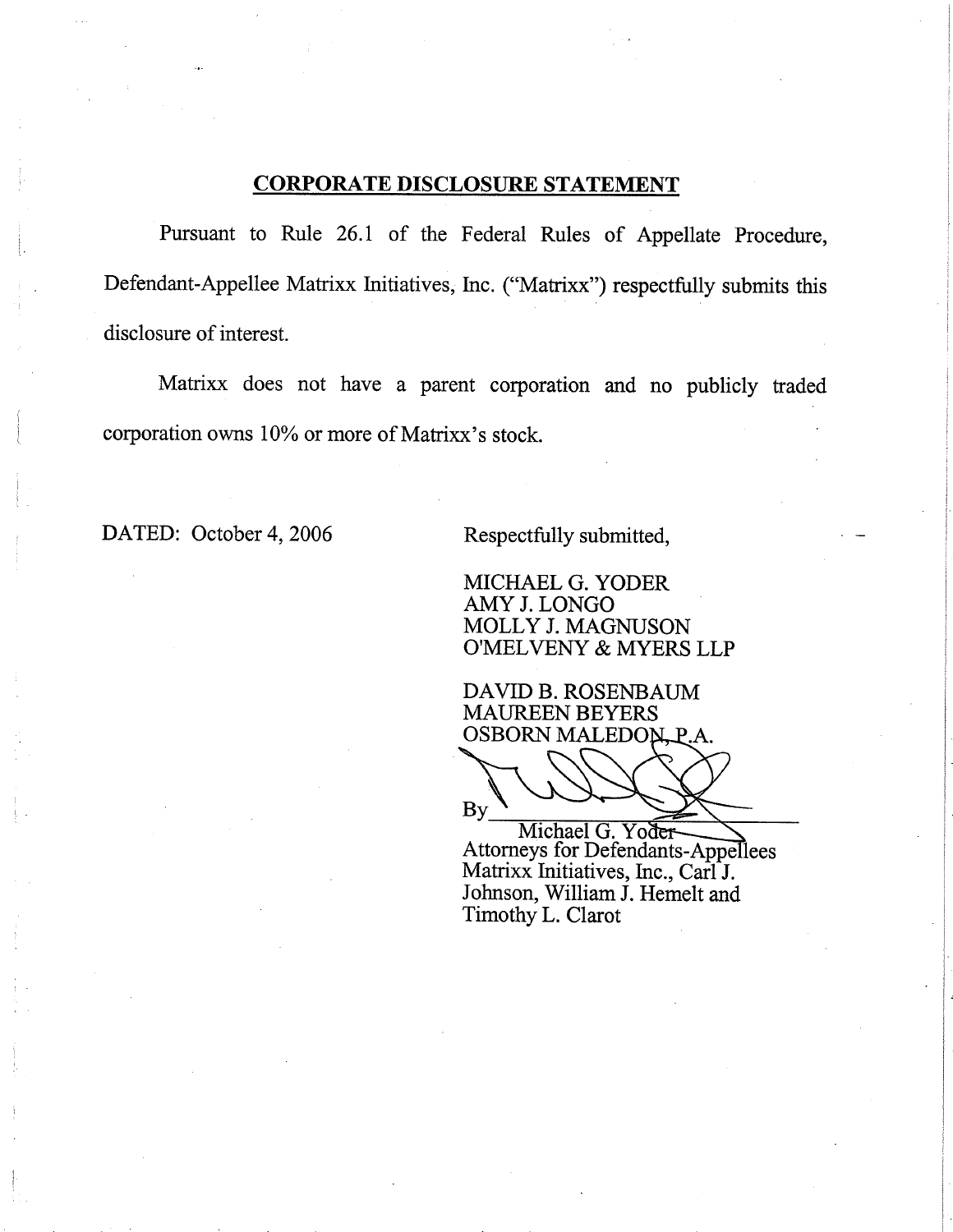# TABLE OF CONTENTS

Page

| I.  |                                       |                                                                                                                                                                                      |  |  |  |  |  |
|-----|---------------------------------------|--------------------------------------------------------------------------------------------------------------------------------------------------------------------------------------|--|--|--|--|--|
| Π.  |                                       |                                                                                                                                                                                      |  |  |  |  |  |
| Ш.  |                                       |                                                                                                                                                                                      |  |  |  |  |  |
|     | A.                                    |                                                                                                                                                                                      |  |  |  |  |  |
|     | <b>B.</b>                             |                                                                                                                                                                                      |  |  |  |  |  |
|     |                                       | 1.<br>Plaintiffs File Their Consolidated First Amended<br>Complaint.                                                                                                                 |  |  |  |  |  |
|     |                                       | 2.<br>Defendants Move to Dismiss the Complaint for Failure to<br>State a Claim and Concurrently Move to Strike From the<br>Complaint Certain Post-Class Period Allegations  3        |  |  |  |  |  |
|     |                                       | 3.<br>The District Court Grants Defendants' Motion to Dismiss                                                                                                                        |  |  |  |  |  |
|     |                                       | 4.<br>Plaintiffs Choose Not to Amend and Instead Appeal the                                                                                                                          |  |  |  |  |  |
| IV. | SUMMARY OF ALLEGATIONS AND JUDICIALLY |                                                                                                                                                                                      |  |  |  |  |  |
|     | A.                                    | A Limited Number of User Complaints are Allegedly<br>Communicated to Matrixx Between 1999 and the Close of the                                                                       |  |  |  |  |  |
|     | <b>B.</b>                             | Matrixx Asks Dr. Jafek to Provide It With Any Existing<br>Adverse Reports and Supporting Clinical Data, While<br>Requesting that Dr. Jafek Not Use Its Name in His 2003 Poster<br>10 |  |  |  |  |  |
|     | C.                                    | Matrixx Issues Its Sole Class Period Public Filing in November                                                                                                                       |  |  |  |  |  |
|     | D.                                    | Four Zicam-Related Product Liability Lawsuits are Filed<br>Against Matrixx Through the End of the Class Period  12                                                                   |  |  |  |  |  |
|     | Ε.                                    | The Zicam Suits Begin to Receive Media Attention in Early                                                                                                                            |  |  |  |  |  |
|     | $F_{\star}$                           | Dr. Jafek Goes on Good Morning America, Prompting New                                                                                                                                |  |  |  |  |  |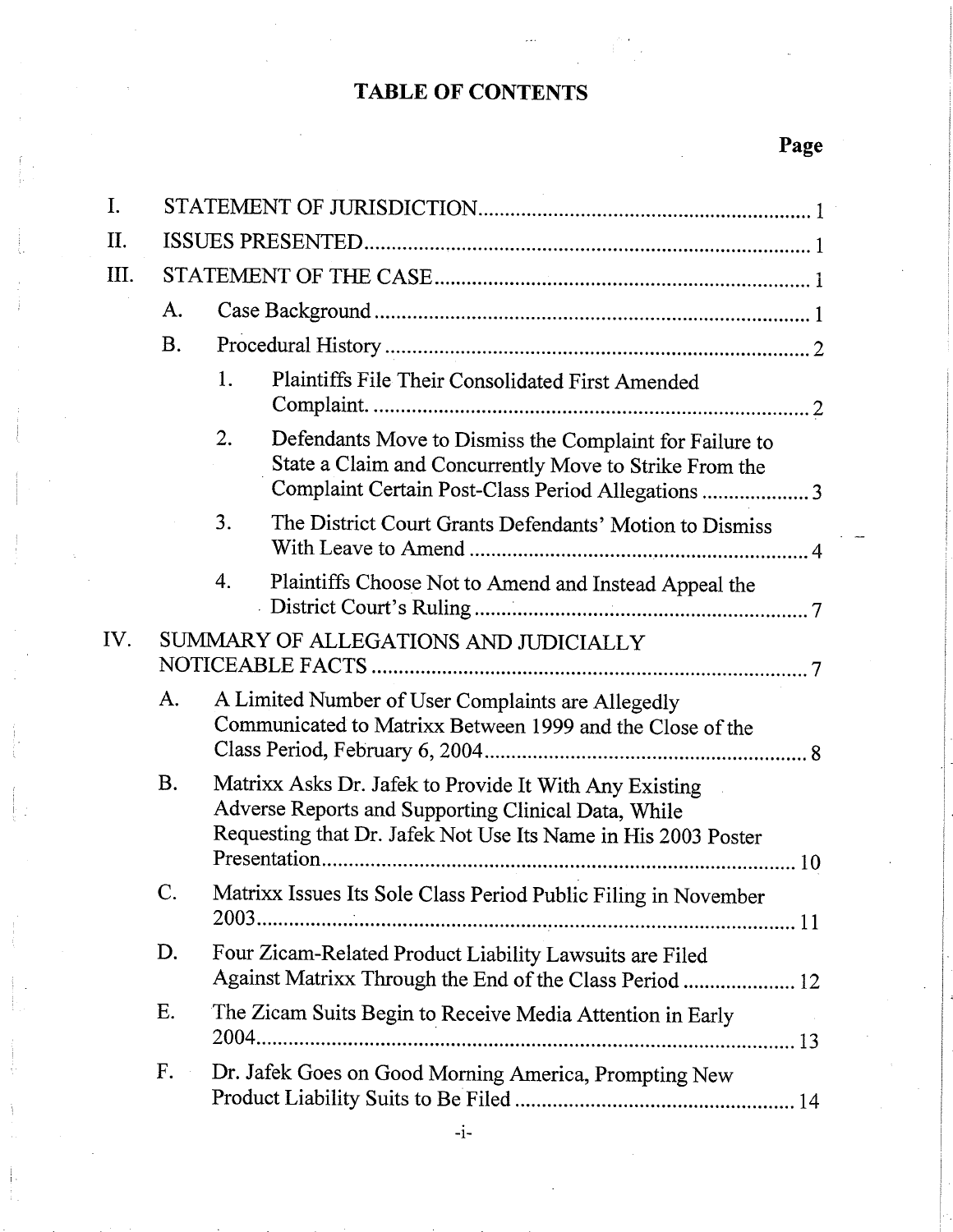## TABLE OF CONTENTS

### ( continued)

# Page

! I.

| V.   |           |                                                                                                                                                         |                                                            |     |                                                                                                                                                                           |  |
|------|-----------|---------------------------------------------------------------------------------------------------------------------------------------------------------|------------------------------------------------------------|-----|---------------------------------------------------------------------------------------------------------------------------------------------------------------------------|--|
| VI.  |           |                                                                                                                                                         |                                                            |     |                                                                                                                                                                           |  |
| VII. |           |                                                                                                                                                         |                                                            |     |                                                                                                                                                                           |  |
|      | A.        |                                                                                                                                                         | The PLSRA Heightened the Pleading Standards for Securities |     |                                                                                                                                                                           |  |
|      | <b>B.</b> | The District Court Correctly Ruled that the Complaint Fails to<br>Allege With Particularity Any Misrepresentation or Omission<br>of Material Fact<br>22 |                                                            |     |                                                                                                                                                                           |  |
|      |           | 1.                                                                                                                                                      |                                                            |     | Plaintiffs Failed to Allege With Particularity that Matrixx<br>Made Any Misrepresentation or Omission of a Material                                                       |  |
|      |           |                                                                                                                                                         | a.                                                         |     | Plaintiffs failed to specifically identify the alleged<br>false and misleading statements concerning                                                                      |  |
|      |           |                                                                                                                                                         | b.                                                         |     | Plaintiffs failed to allege with particularity that<br>defendants failed to disclose any material fact                                                                    |  |
|      |           |                                                                                                                                                         |                                                            | (1) | The limited user complaints allegedly<br>known by Matrixx were not material.  29                                                                                          |  |
|      |           |                                                                                                                                                         |                                                            | (2) | The four Class Period lawsuits allegedly<br>filed against Matrixx were not material 38                                                                                    |  |
|      |           | 2.                                                                                                                                                      |                                                            |     | Plaintiffs Failed to Allege With Particularity that Matrixx<br>Made Any Misrepresentation or Omission of a Material<br>Fact Concerning Product Liability Lawsuits Filed   |  |
|      |           | 3.                                                                                                                                                      | Anosmia                                                    |     | Plaintiffs Failed to Allege With Particularity that Matrixx<br>Made Any Misrepresentation or Omission of a Material<br>Fact Concerning a Link Between Zicam Use and<br>44 |  |
|      | C.        |                                                                                                                                                         |                                                            |     | The District Court Correctly Ruled that the Complaint Fails to<br>Allege Facts Giving Rise to a Strong Inference of Scienter 45                                           |  |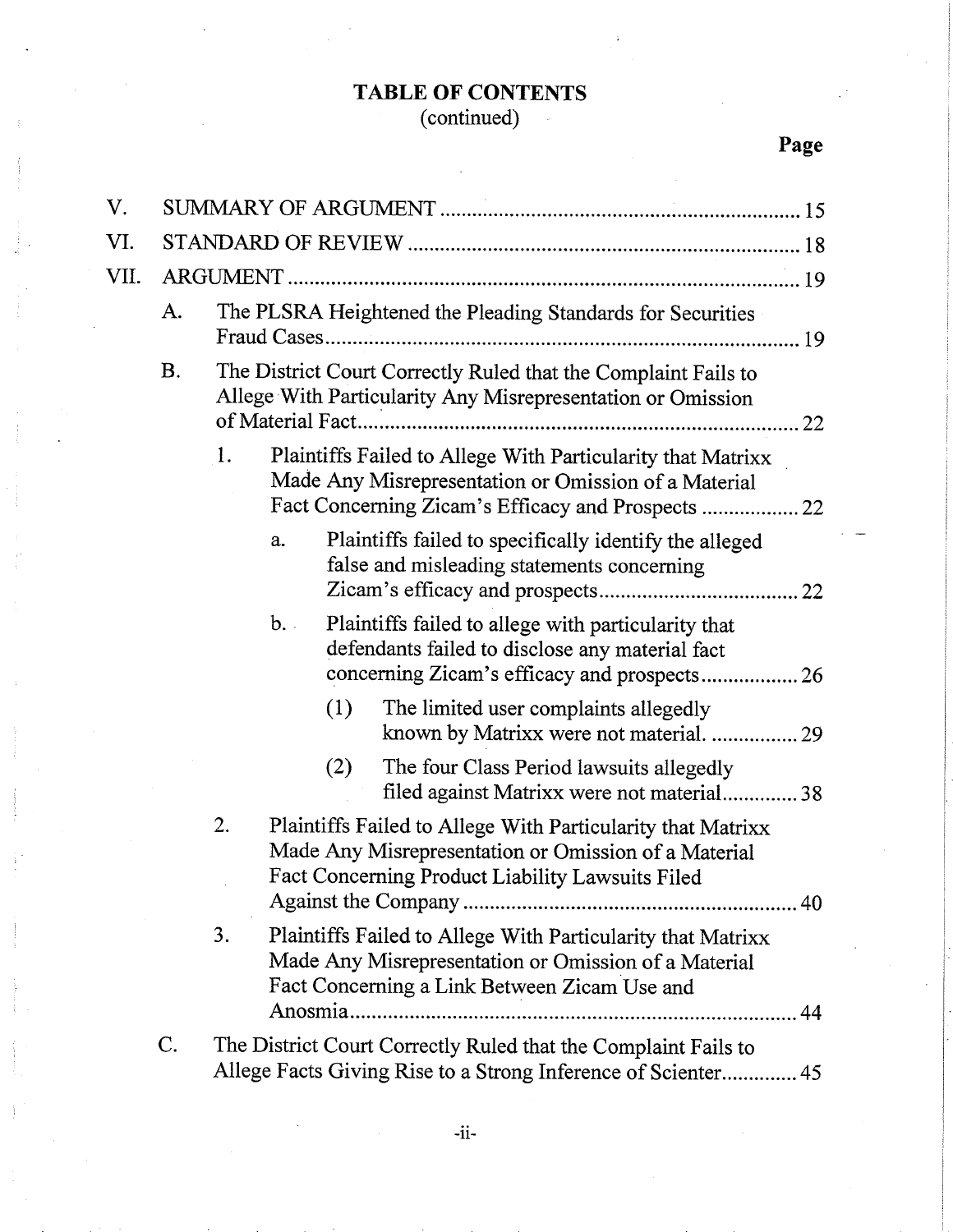## TABLE OF CONTENTS (continued)

ł.

# Page

|    | That Defendants Allegedly Had Knowledge of a Limited<br>Number of User Complaints and Lawsuits Does Not |  |
|----|---------------------------------------------------------------------------------------------------------|--|
|    |                                                                                                         |  |
| 2. | Plaintiffs Failed to Allege that Defendants Had Any                                                     |  |
| 3. | Plaintiffs Fail to Allege Any Other Facts that Give Rise                                                |  |
|    |                                                                                                         |  |

 $\mathcal{L}^{\pm}$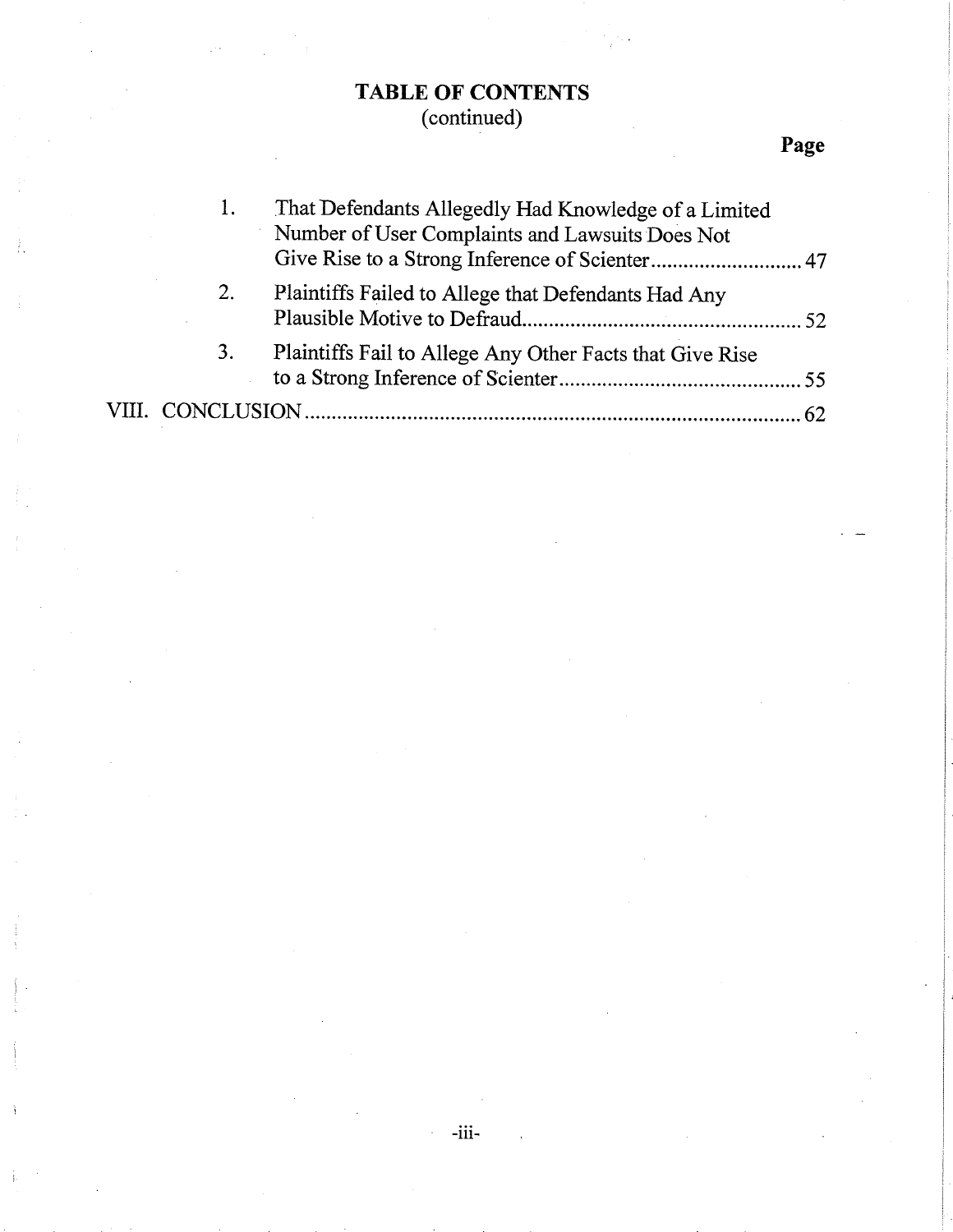# TABLE OF AUTHORITIES

# **CASES**

| Aldridge v. A.T. Cross Corp.,                                                                       |
|-----------------------------------------------------------------------------------------------------|
| Berger v. Ludwick,<br>No. C-97-0728-CAL, 2000 U.S. Dist. LEXIS 12756, at *9 (N.D.                   |
| Branch v. Tunnell.                                                                                  |
| City of Philadelphia v. Fleming, Cos.,                                                              |
| DSAM Global Value Fund v. Altris Software, Inc.,                                                    |
| Employers Teamsters Local v. Clorox Co.,                                                            |
| Emrich v. Touche Ross & Co.,                                                                        |
| Fecht v. Price Co.,                                                                                 |
| Florida State Bd. of Admin. v. Green Tree Fin. Corp.,                                               |
| Ganino v. Citizens Utils. Co.,                                                                      |
| Gompper v. VISX, Inc.,                                                                              |
| In re Allergan,<br>No. SACV 89-643AHS (RWRX), 1993 Fed. Sec. L. Rep. (CCH)                          |
| In re Bayer AG Sec. Litig.,<br>No. 03 Civ. 1546, 2004 U.S. Dist. LEXIS (SDNY Sept. 30, 2004) 34, 38 |
| In re Carter-Wallace Sec. Litig.,                                                                   |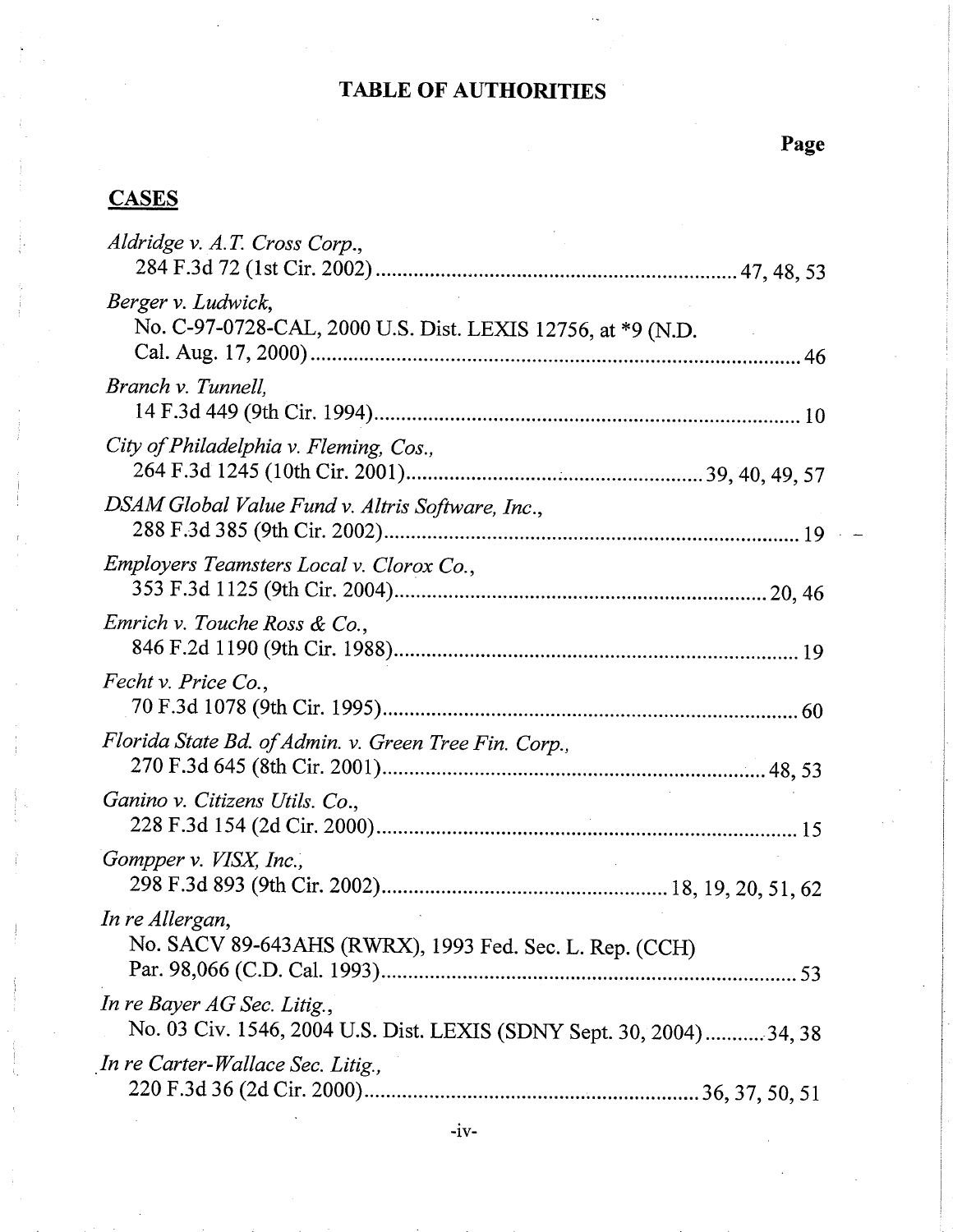# TABLE OF AUTHORITIES

#### ( continued)

| In re Carter-Wallace, Inc. Sec. Litig.,                                                                   |
|-----------------------------------------------------------------------------------------------------------|
| In re Copper Mountain Sec. Litig.,                                                                        |
| In re Daou Systems, Inc. Sec. Litig.,                                                                     |
| In re Harmonic Inc. Sec. Litig.,                                                                          |
| In re Immune Response Secs. Litig.,                                                                       |
| In re Intrabiotics Pharms. Inc. Sec. Litig.,<br>No. C04-02675 JSW, 2006 U.S. Dist. LEXIS 56427 (N.D. Cal. |
| In re Lockheed Martin Corp. Sec. Litig.,                                                                  |
| In re Northpoint Comm. Group, Inc. Sec. Litig.,                                                           |
| In re Silicon Graphics, Inc. Sec. Litig.,                                                                 |
| In re Vantive Corp. Sec. Litig.,                                                                          |
| In re Verifone Sec. Litig.,<br>784 F. Supp. 1471 (9th Cir. 1992), aff'd 11 F.3d 865 (9th Cir.<br>24       |
| Lipton v. Pathogenesis Corp.,                                                                             |
| Makor Issues & Rights, Ltd. v. Tellabs, Inc.,                                                             |
| No. 84 Employer-Teamster Joint Council Pension Trust Fund v.<br>America West Holding Corp.,               |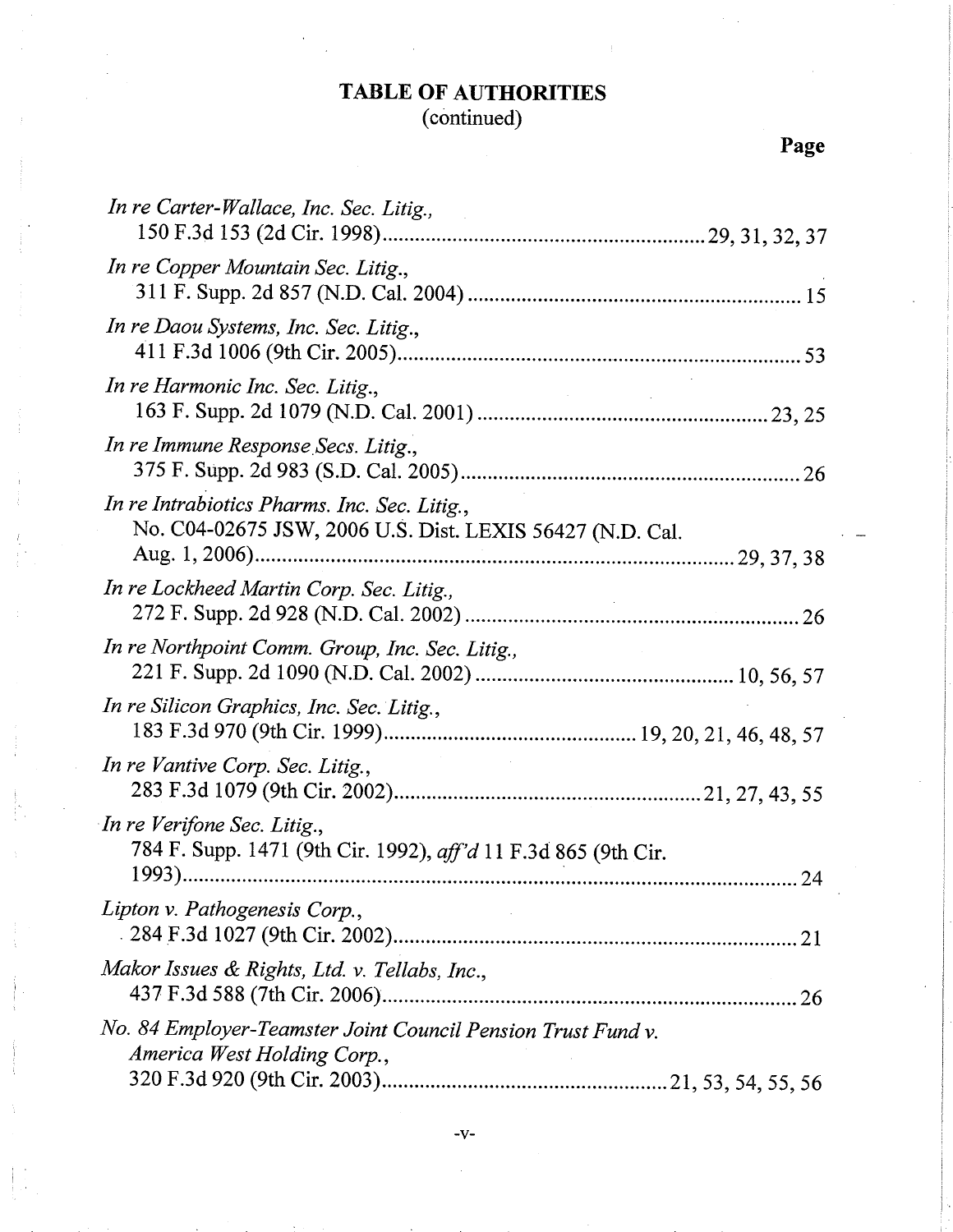## $-$  TABLE OF AUTHORITIES (continued)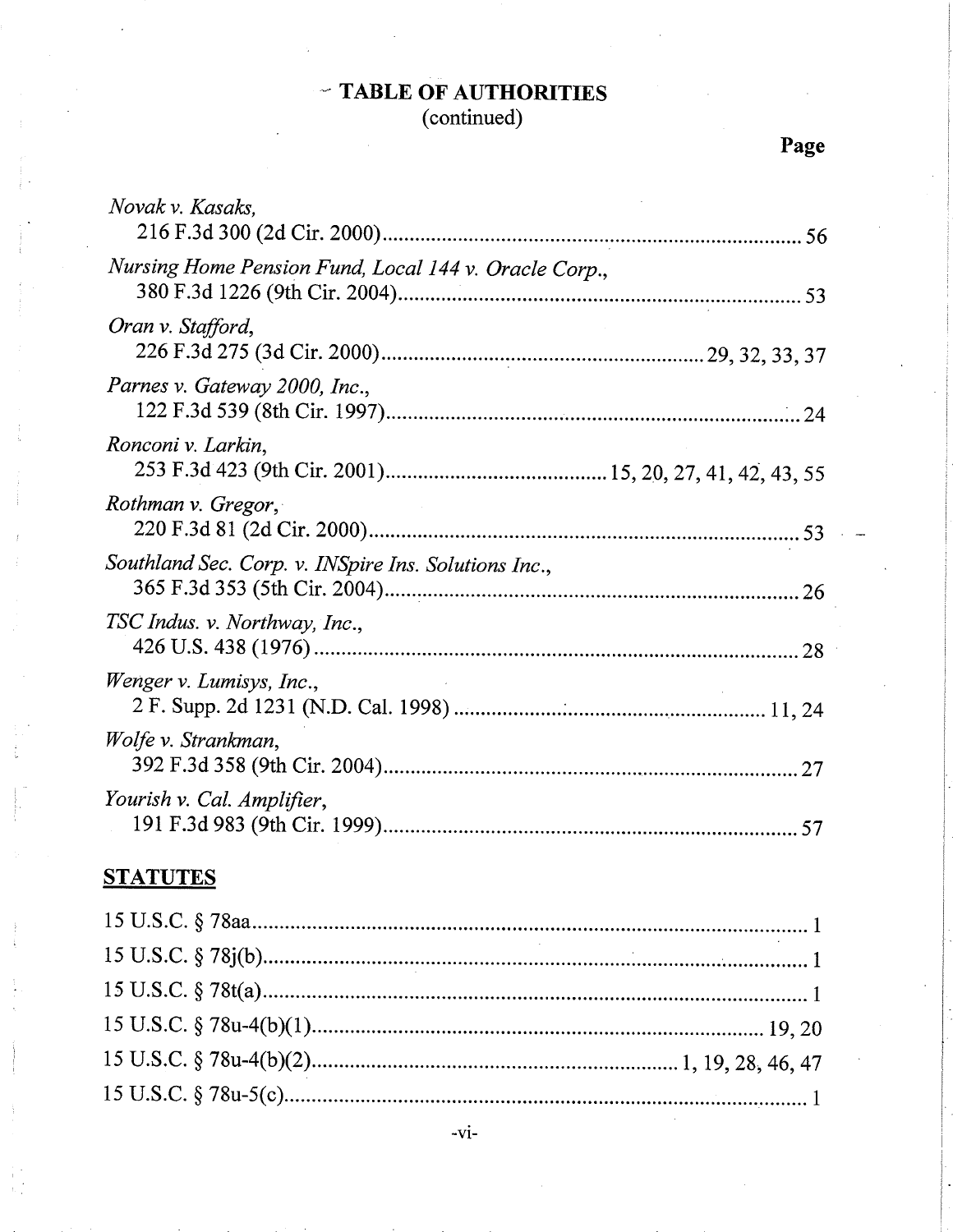## **TABLE OF AUTHORITIES** (continued)

# Page

## **RULES**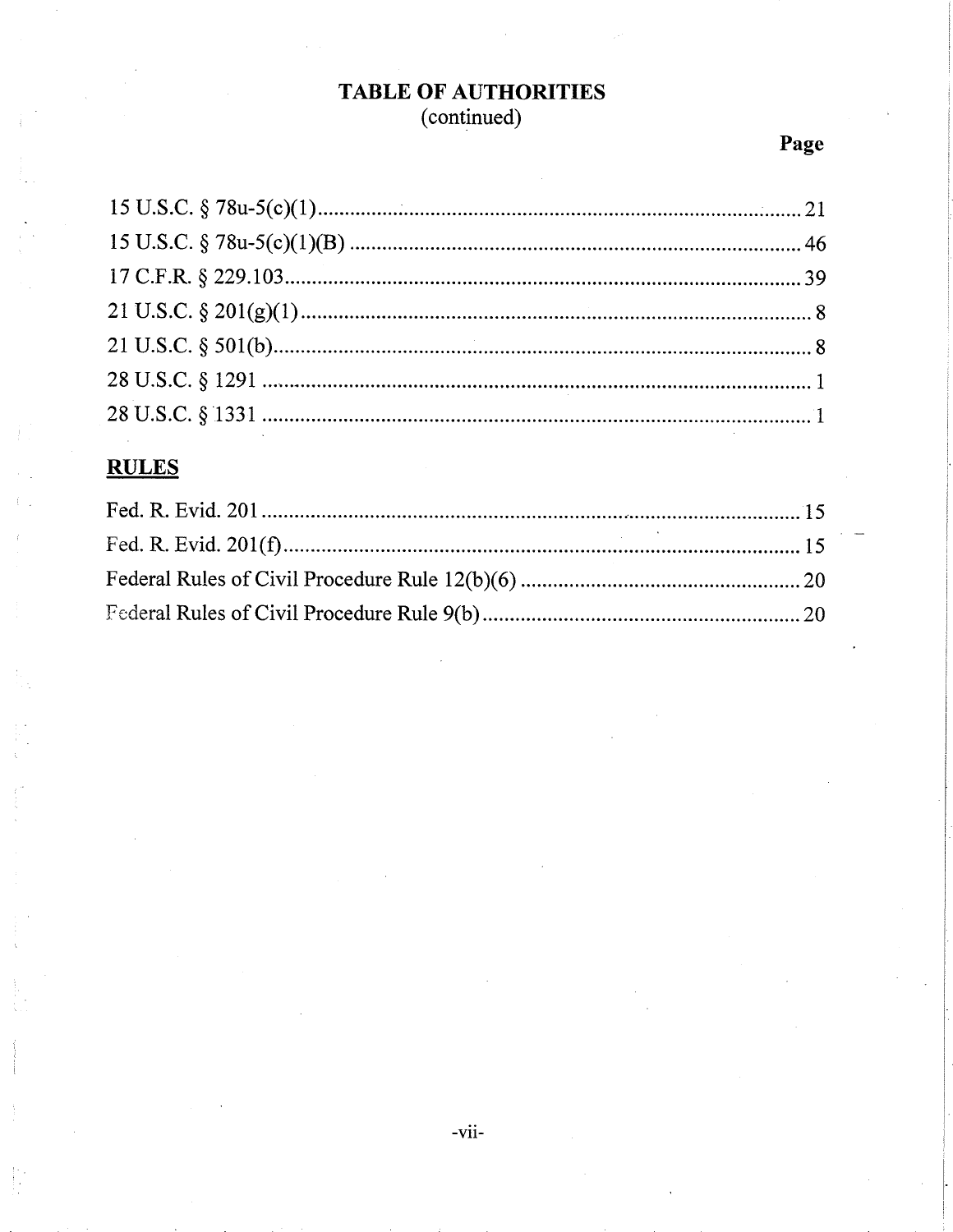## I. STATEMENT OF JURISDICTION

This Court has jurisdiction over this appeal under 28 U.S.C. § 1291. Because this action arises under the Securities Exchange Act of 1934 (the "1934 Act"), 15 U.S.C. §§ 78j(b), 78t(a), the trial court had jurisdiction under 15 U.S.C. § 78aa and 28 U.S.C. § 1331.

## II. ISSUES PRESENTED

1. Whether the district court ruled correctly that plaintiffs-appellants ("plaintiffs") failed to plead with particularity a material misrepresentation or omission, as required by the Private Securities Litigation Reform Act of 1995 (the, "PSLRA"), 15 U.S.C. § 78u-5(c).

2. Whether the district court ruled correctly that plaintiffs failed to "state with particularity facts giving rise to a strong inference that the defendant [s] acted with the required state of mind," as required by the PSLRA, 15 U.S.C.  $\delta$  78u-4(b)(2).

### III. STATEMENT OF THE CASE

#### A. Case Background.

Plaintiffs have appealed the district court's dismissal of the putative securities class action claims set forth in plaintiffs' Consolidated First Amended Complaint. Plaintiffs claim that defendants and appellees Matrixx Initiatives, Inc. ("Matrixx") and three of its current officers knowingly made false or misleading

i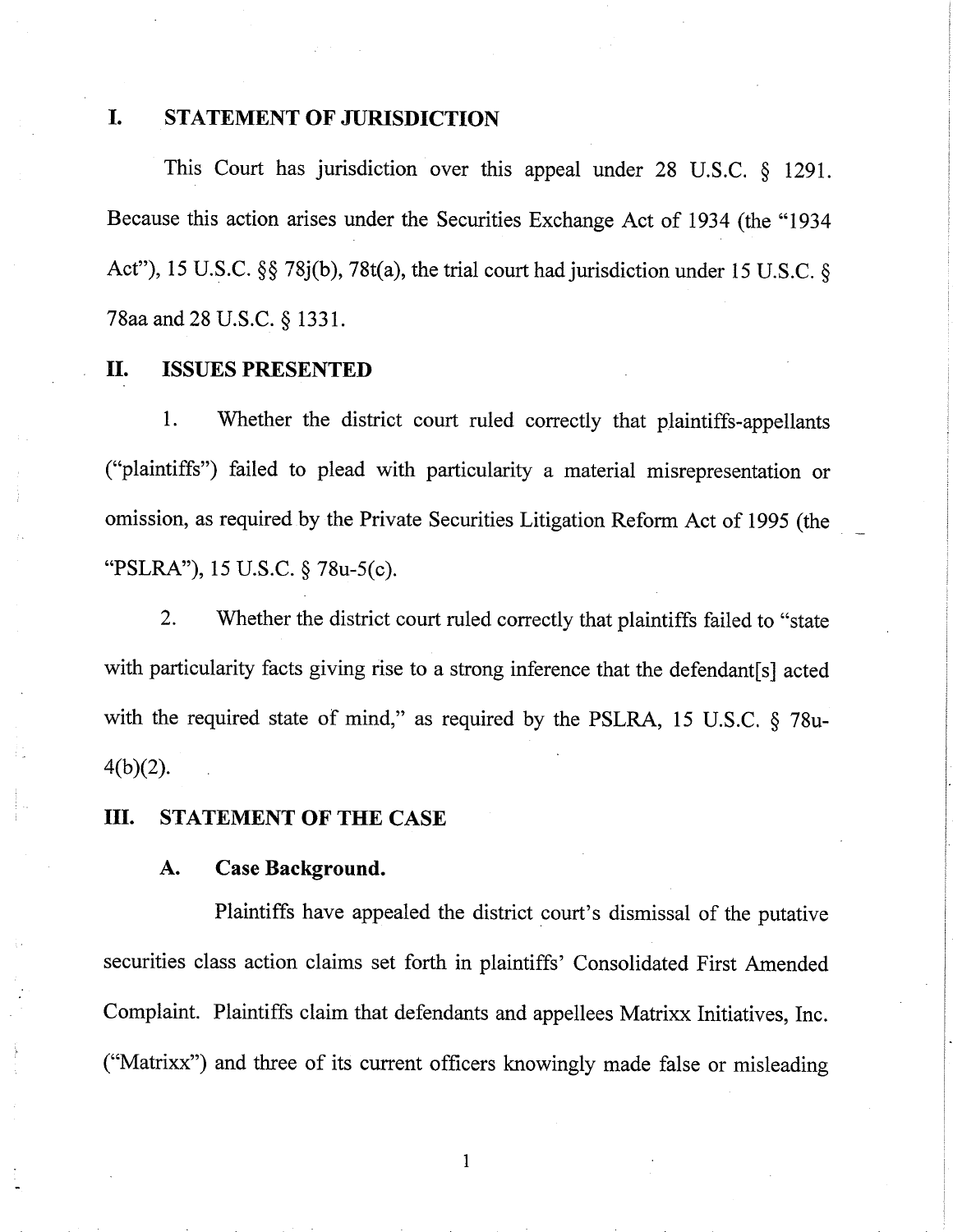statements or knowingly failed' to disclose material information in order to artificially inflate Matrixx's stock price during the proposed class period of October 22, 2003 through February 6, 2004 (the "Class Period"). The individual defendants are: Carl Johnson, Matrixx's CEO; William Hemelt, Matrixx's CFO; and Timothy Clarot, Matrixx's Vice President and Director of Research and Development (collectively, the "Individual Defendants"). (Plaintiffs-Appellants' Opening Brief ("PI. Br.") at 3.)

## B. Procedural History

## 1. Plaintiffs File Their Consolidated First Amended Complaint.

On April 24, 2004, the first of two related complaints was filed in the United States District Court for the District of Arizona; the second was filed shortly thereafter. (Court Docket ("CD") 1.)

Following the trial court's consolidation of the two related cases and appointment of lead plaintiffs and class counsel (CD59), plaintiffs filed a Consolidated First Amended Complaint (the "Complaint") on March 8, 2005. (CD68.) The Complaint alleged two causes of action: (1) for violations of Section 10(b) of the Exchange Act and Rule 10b-5 thereunder against Matrixx and the Individual Defendants; and (2) for violations of Section 20(a) of the Exchange Act against defendants Johnson and Hemelt as control persons. (Excerpts of Record ("ER") 68  $\P$  71-85.) Plaintiffs alleged that defendants' Class Period statements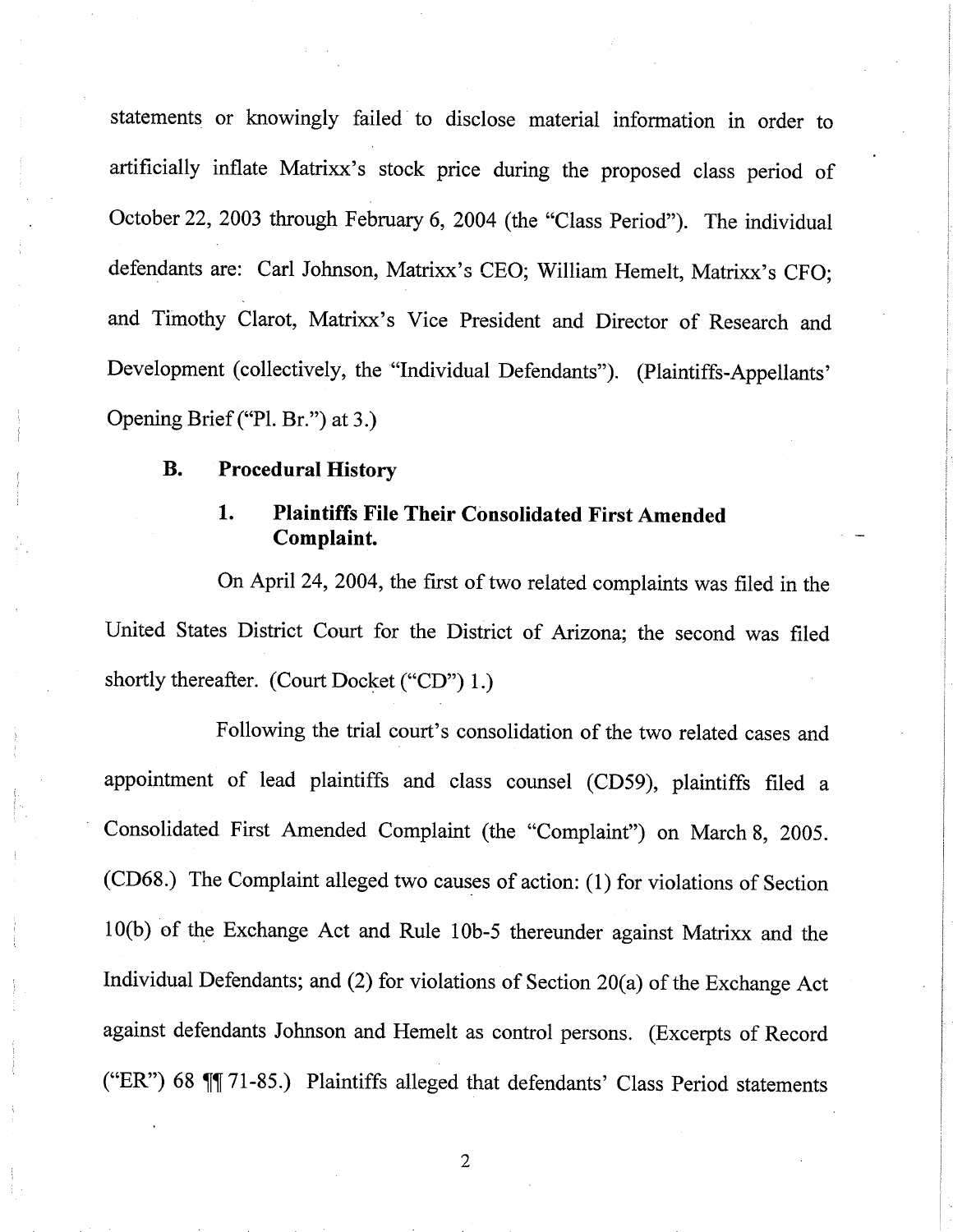failed to disclose: (l) that over a four-year period, Matrixx had allegedly received a limited number of complaints of loss of sense of smell – also known as anosmia - by users of its Zicam cold remedy product (id.  $\P$  $[$ 25-26, 28); and (2) that just prior to and during the Class Period, Matrixx was sued by nine individual plaintiffs in four product liability lawsuits that alleged Zicam caused anosmia (*id.*  $\P$ [ 5, 49).

## 2. Defendants Move to Dismiss the Complaint for Failure to State a Claim and Concurreatly Move to Strike From the Complaint Certain Post-Class Period Allegations.

On April 4, 2005, defendants moved to dismiss the Complaint on the grounds that: (1) the Complaint failed to allege with the requisite particularity any actionable misstatement or omission of material fact; (2) the Complaint did not give rise to a strong inference of scienter on the part of defendants; and (3) plaintiffs' allegations of false financial reporting in violation of Generally Accepted Accounting Principles' ("GAAP") lacked the requisite specificity. (CD73.)

Defendants concurrently moved to strike from the Complaint all allegations regarding post-Class Period user complaints and lawsuits, on the ground that such matters were not relevant to Matrixx's Class Period disclosures or omissions, nor to defendants' state of mind during the Class Period. (CD72.)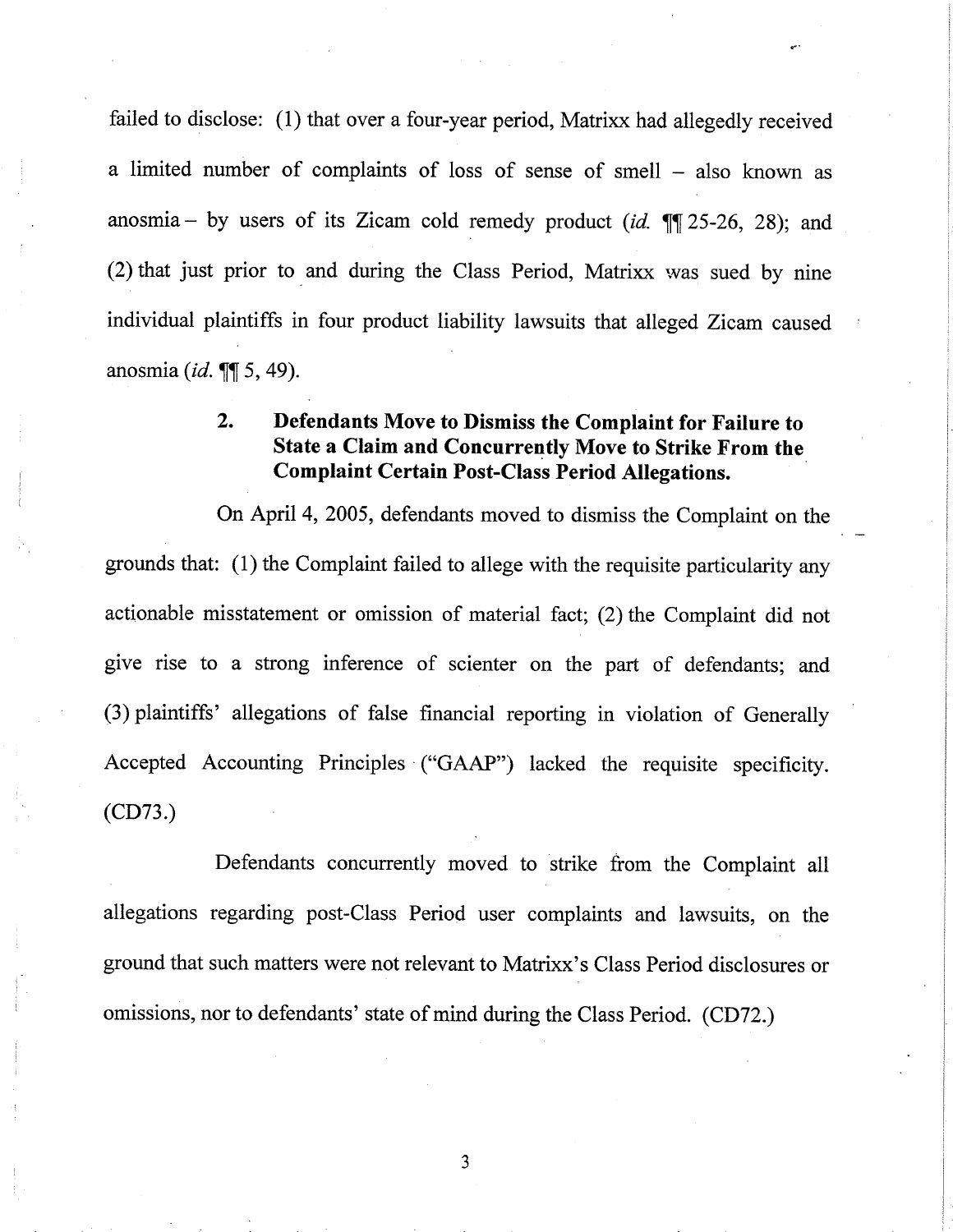## 3. The District Court Grants Defendants' Motion to Dismiss With Leave to Amend.

On December 15, 2005, the district court granted defendants' motion to dismiss. (CD88.)

In ruling on defendants' motion, the district court first addressed whether plaintiffs had pled a misstatement or omission of material fact, and held that plaintiffs had not. The district court found that the limited user complaints and lawsuits allegedly known by Matrixx during the Class Period were not "material," noting that case law has established that "test results and user complaints are not always material, requiring disclosures." (ER88:11.) The district court concluded' that plaintiffs here alleged "minimal evidence of Zicam complaints during the class period" with "no data as to the reliability and accuracy of the (alleged) user complaints."  $(Id.)$  And, "[e]ven if there were data as to the reliability," the court held, "12 user complaints (as alleged by plaintiffs) is not statistically significant." (Id.)

The district court also addressed plaintiffs' allegations regarding a poster presentation prepared by a Dr. Bruce Jafek of the University of Colorado. Plaintiffs alleged that in September 2003, Matrixx learned of Dr. Jafek's poster presentation, which claimed that 10 patients reported loss of sense of smell following Zicam use. Plaintiffs further alleged that after the close of the Class Period, Dr. Jafek and his co-researchers published their research in a peer-reviewed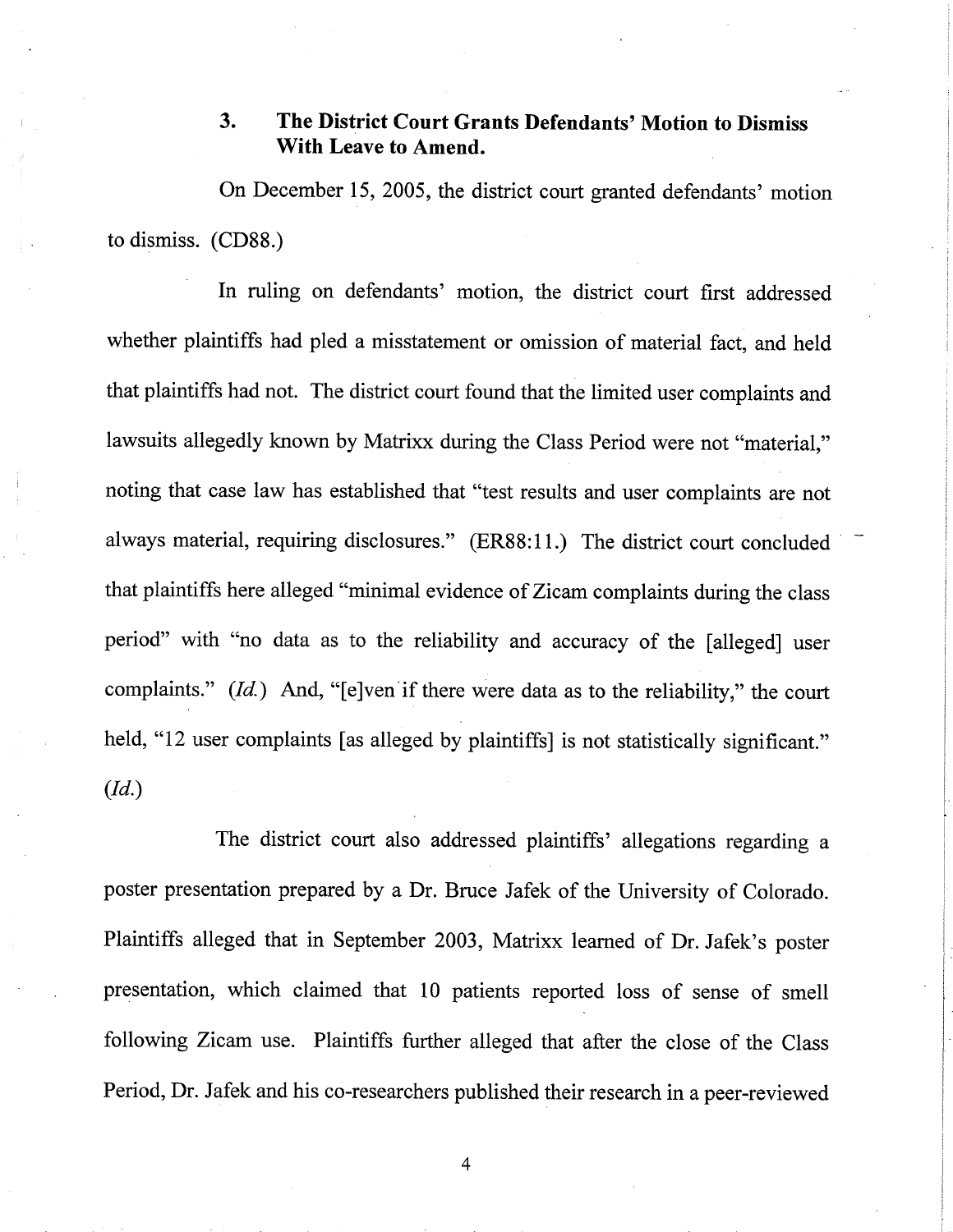journal. The district court found that plaintiffs had failed to "allege that during the class period, Defendants were presented with any evidence that the [poster presentation) was reliable, the methodology used, or that it was subject to peer review." (Id.) (emphasis added). Without such particularized allegations, the district court found that Dr. Jafek's alleged poster presentation was not materiaL. (Id.)

The district court next addressed whether the Complaint alleged with particularity facts giving rise to a strong inference that defendants acted with the required mental state – actual knowledge for "forward-looking statements" and deliberate recklessness for all other representations and omissions. (Id. at 12.) The court found that plaintiffs failed to allege any state of mind or motive with regard to the alleged omissions.  $(Id.$  at 12-13.)

The district court also addressed whether scienter could be inferred from a letter sent by Matrixx after it learned of Dr. Jafek's poster presentation. Plaintiffs argued that scienter was evidenced by this letter, in that it informed Dr. Jafek that he did not have permission to use the Zicam name in his poster presentation. The district court found this argument "not well taken." (Id. at 13.) "It is just as reasonable to infer," reasoned the district court, "that Defendants were appropriately protecting Zicam's good name and marketability."  $(Id.)$  The district court pointed out that in the same letter, defendants told Dr. Jafek that they would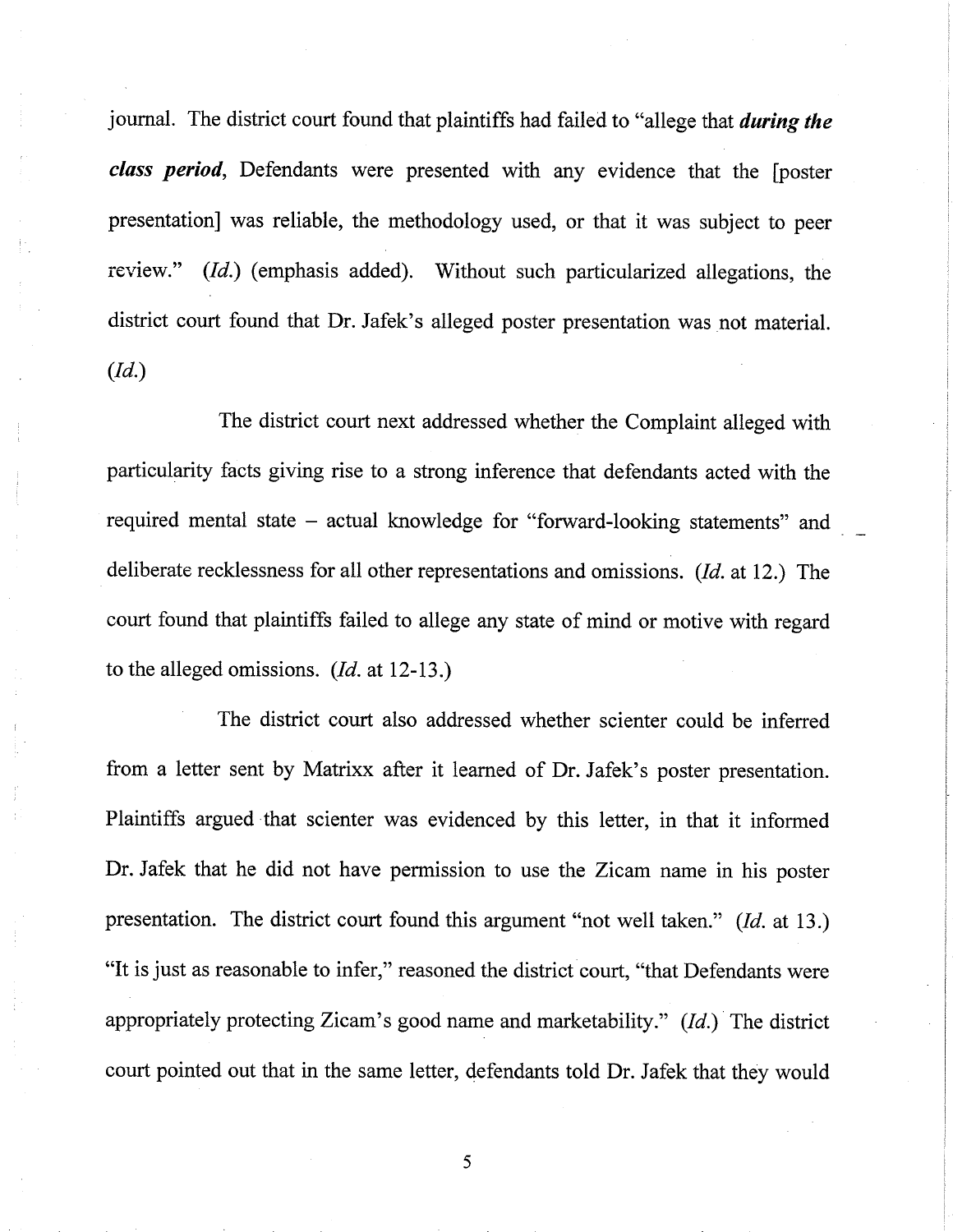be interested in learning more about his poster presentation and even asked Dr. Jafek to provide them "immediately". with any clinical data supporting his conclusions. (Id.)

Lastly, the district court held that per se violations of GAAP and generally accepted standards for financial reporting are alone insufficient to state a claim for securities fraud, although they could support such a claim if combined with other circumstances establishing fraudulent intent. (Id. at 13.) Here, no scienter was shown because "other than the conclusory allegation there was a duty to disclose the one product liability lawsuit filed at the time of the third quarter 10-Q," plaintiffs failed to allege a loss was reasonably foreseeable or any other overstatement giving rise to an inference of deliberate recklessness. (Id. at 13-14.)

The district court granted plaintiffs leave to amend. (Id. at 14.) However, with respect to possible amendment, the district court noted that "(a)bsent allegations Defendants knew there was a definitive and statistically significant link between Zicam and anosmia *during the Class Period* that was sufficiently serious and frequent to affect future earnings any amendment would be futile." (Id.; emphasis in original.) The district court added that plaintiffs should "take note" that the post-Class Period events alleged "are wholly insufficient to cure the deficiencies" in the Complaint. (Id.)

6

 $\vert$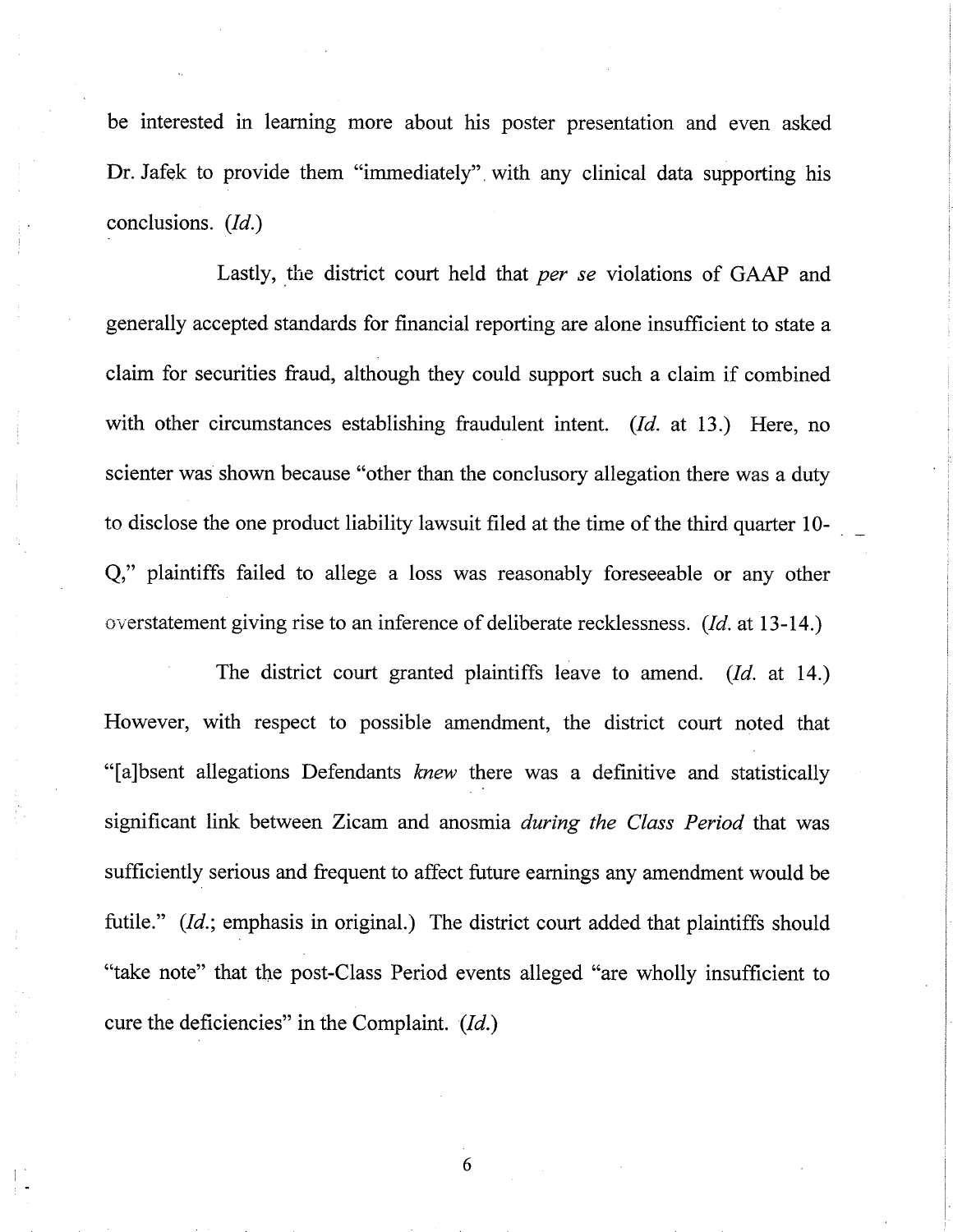By the same order, the district court also granted in part, and denied in part, defendants' motion to strike. Specifically, the court denied defendants' motion to strike alleged post-Class Period "complaints and lawsuits," ruling that they may be "relevant to Defendants' knowledge of user complaints (during the Class Period)." (Id. at 6.) However, the district court granted defendants' motion to strike allegations regarding "Dr. Jafek's ultimate conclusions, published post-Class Period, because what Dr. Jafek's study may ultimately show is not relevant to what Defendants knew at the time statements were made and is highly prejudicial." (*Id.* at 6.)

## 4. Plaintiffs Choose Not to Amend and Instead Appeal the District Court's Ruling.

Having no additional facts to support their purported claims, plaintiffs declined the leave to amend granted by the district court. On March 8, 2006, the district court entered a final judgment of dismissal. (CD89.) This appeal followed. (CD91.)

On this appeal, plaintiffs have abandoned their claim that defendants violated GAAP. (PI. Br. at 7.)

## IV. SUMMARY OF ALLEGATIONS AND JUDICIALLY NOTICEABLE **FACTS**

Matrixx is a Phoenix-based company engaged in the development, manufacture and marketing of over-the-counter pharmaceuticals under the brand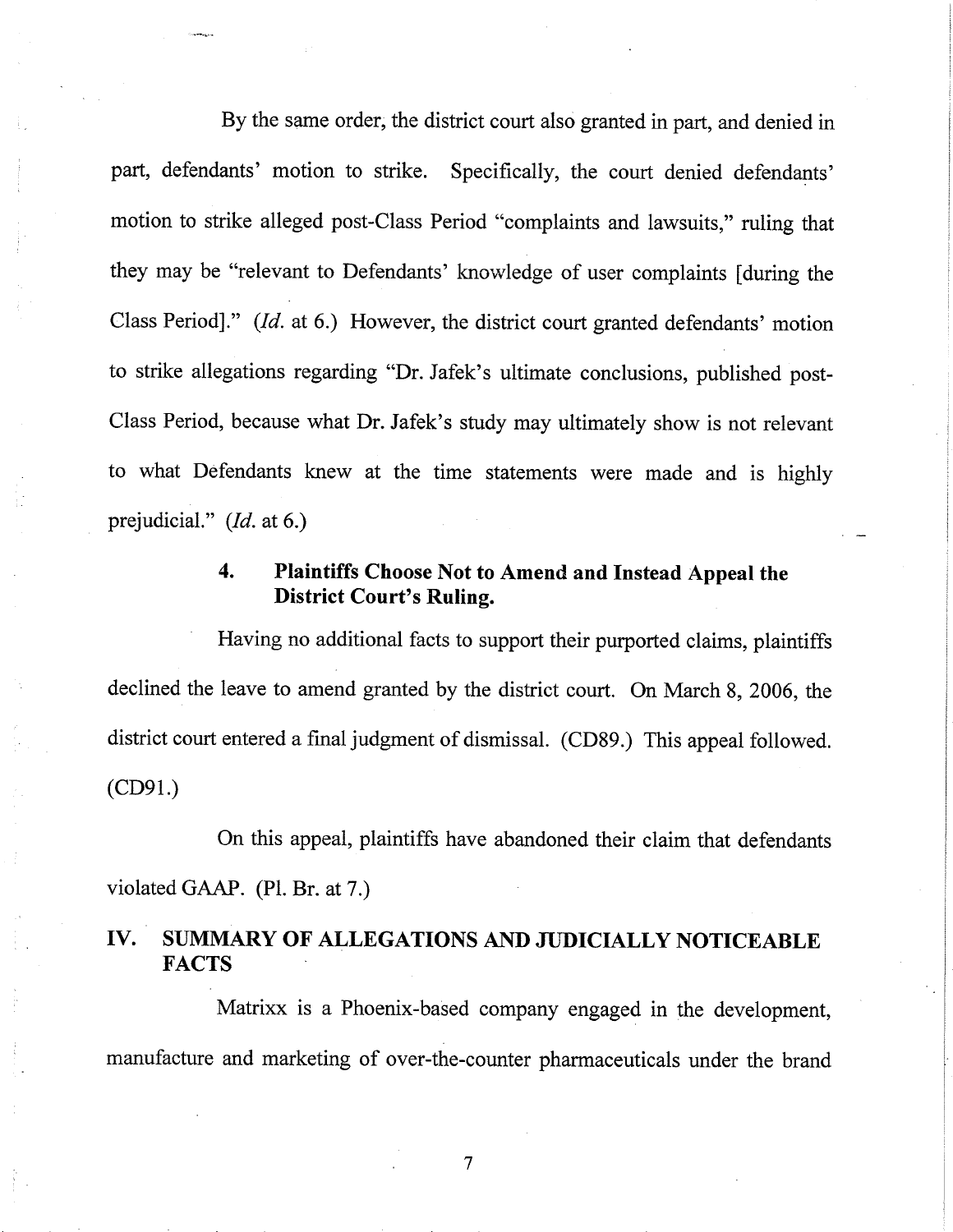name Zicam. (ER68  $\sqrt{2}$ .) Matrixx debuted its line of cold remedies in 1999, with the introduction of its patented Zicam nasal gel, which is clinically proven to significantly reduce the severity and duration of the common cold. (Id.  $\P$ 25.)<sup>1</sup> Matrixx produces, markets and sells Zicam remedies for cold, allergy, sinus and cough relief in a variety of forms, including nasal gel, chewable tablets, oral spray mist and swabs.  $(Id, \P 2)$  Carl Johnson, William Hemelt and Timothy Clarot are Matrixx's CEO, CFO, and Vice President and Director of Research and Development, respectively. (ER68 117-19.) During the Class Period, Johnson held 70,315 shares, Hemelt 41,000 shares and Clarot 16,900 shares of Matrixx stock and options. (Supplemental Excerpts of Record ("SER") 74:183-210.) None of the Individual Defendants, nor any other Matrixx director or officer, is alleged to have sold  $-$  nor did sell  $-$  any of his Matrixx holdings during the Class Period.

## A. A Limited Number of User Complaints are Allegedly Communicated to Matrixx Between 1999 and the Close of the Class Period, February 6, 2004.

Plaintiffs allege that over a four-year period, from the time Zicam debuted in 1999, until the close of the Class Period on February 6, 2004, Matrixx on three separate occasions learned of complaints by Zicam users regarding

 $\frac{1}{1}$  As with homeopathic remedies in general, prior to Zicam's introduction on the market, its active ingredient, zinc gIuconate, was approved for inclusion in the Homeopathic Pharmacopeia. See 21 U.S.C. §§ 201(g)(1), 501(b). (SER74:158-162.)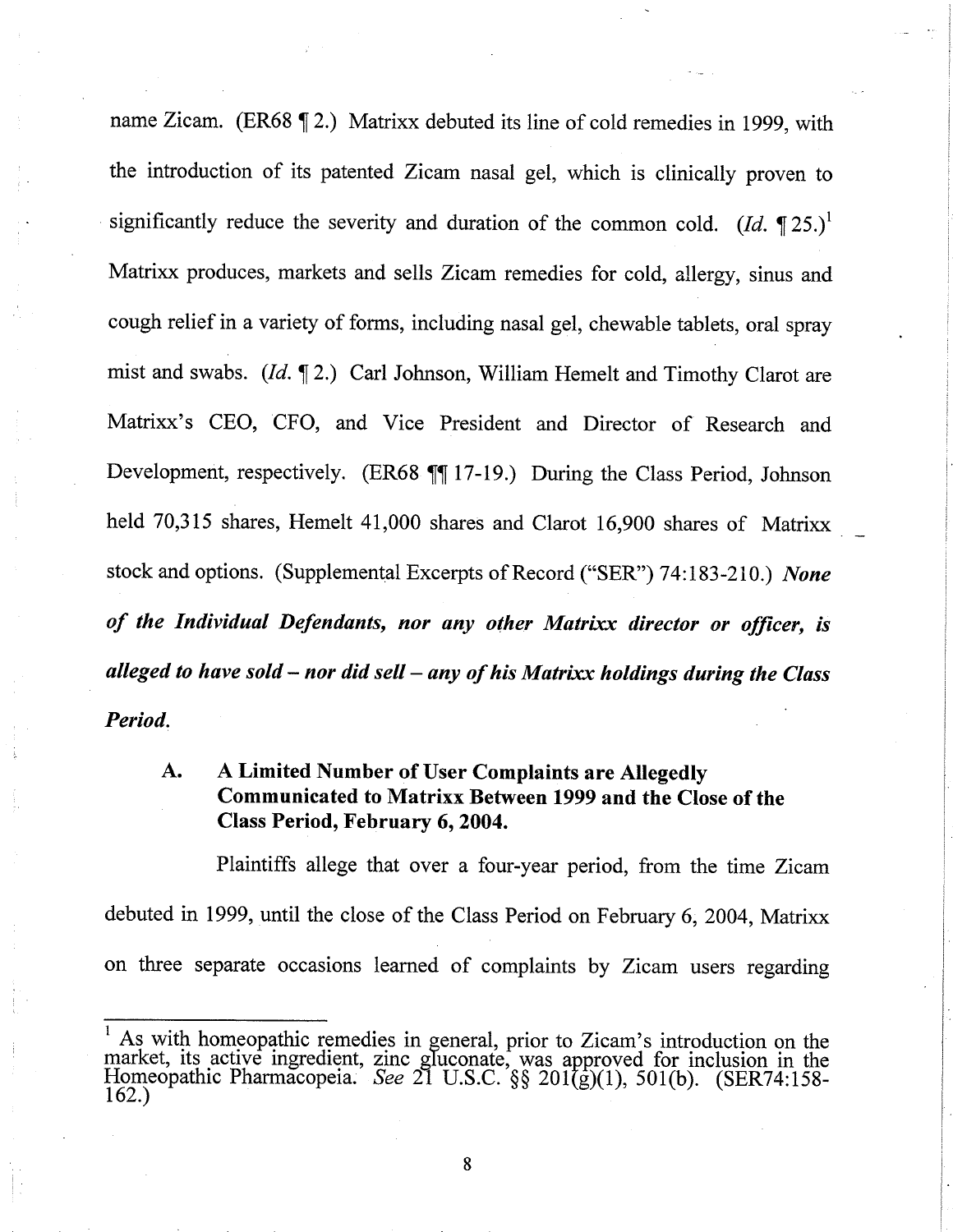claimed loss of sense of smelL Although plaintiffs assert that a "barrage of complaints" (PI. Br. at 26) regarding the "horrors of anosmia" (id.) were received by Matrixx, the Complaint makes clear that the purported user complaints allegedly communicated to Matrixx through the end of the Class Period were limited and sporadic.

First, plaintiffs allege that "at least one" complairit of anosmia by a Zicam user was allegedly relayed to Matrixx in December 1999, when a Dr. Alan Hirsch called the Matrixx customer service hotline. (ER68 ¶ 25.)

Second, plaintiffs allege that, some three years later, in September. 2002, a Dr. Linschoten spoke over the telephone with defendant Clarot. During this conversation, plaintiffs allege that Clarot mentioned that an unspecified number of user complaints had been received by Matrixx, and that Dr. Linschoten informed Clarot of one user complaint of which she was aware. (Id.  $\P$  26.)

Finally, plaintiffs allege that, yet another year later, in September 2003, 10 or 11 user complaints were allegedly referenced in Dr. Jafek's poster presentation to the American Rhinologic Society.  $(Id, \P 28.)^2$ 

<sup>&</sup>lt;sup>2</sup> It is unclear from the Complaint whether  $\sum_{n=1}^{\infty}$  Jafelt's poster presentation referenced 10 total patients (ER68  $\P$  28:14-15) or 10 other Zicam users in addition to the one patient for which Dr. Jafek provided a detailed description (*id.*  $\P$  28:25-27).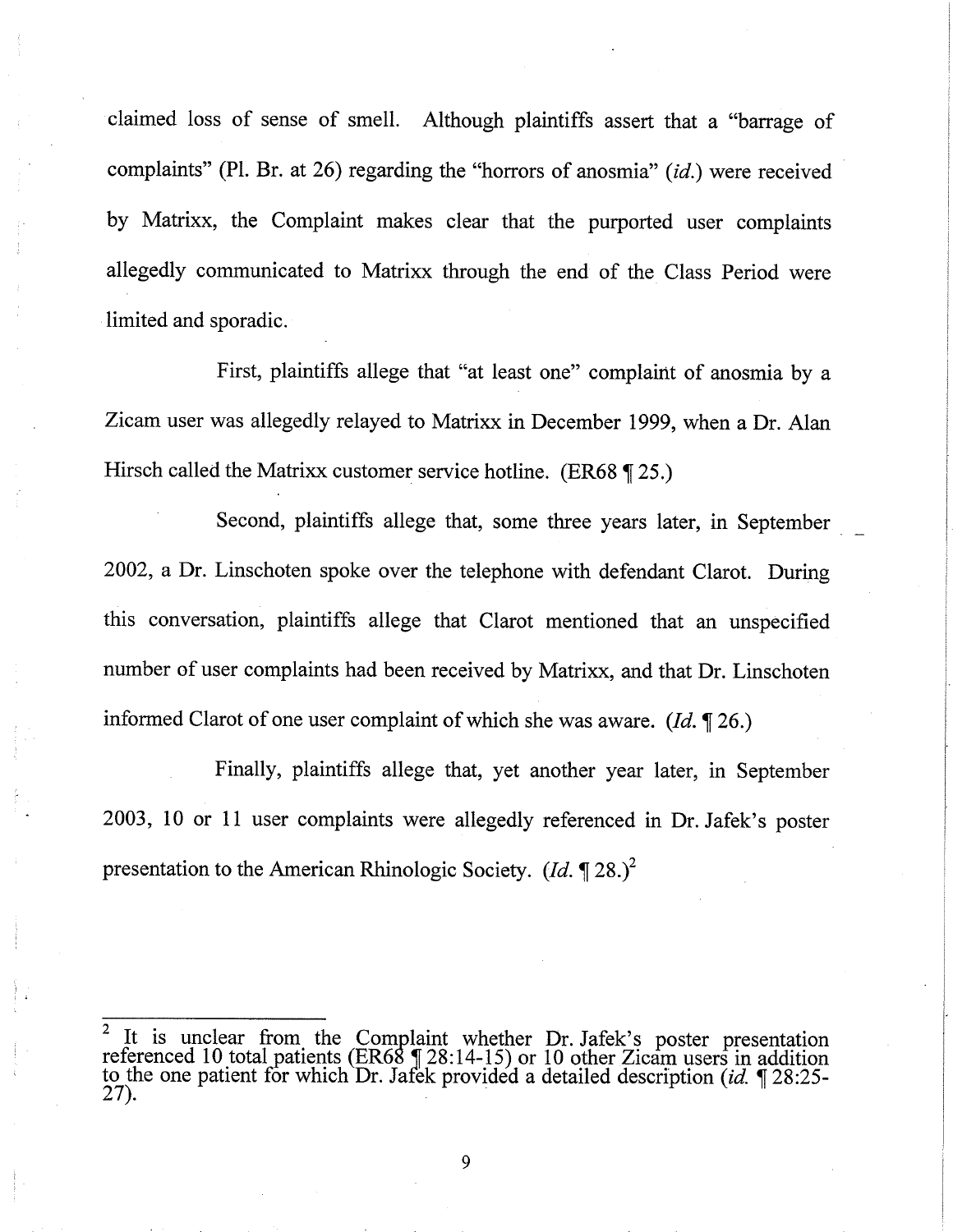## B. Matrixx Asks Dr. Jafek to Provide It With Any Existing Adverse Reports and Supporting Clinical Data, While Requesting that Dr. Jafek Not Use Its Name in His 2003 Poster Presentation.

Plaintiffs also allege that in September 2003, Matrixx informed Dr, Jafek that he did not have Matrixx's permission to use the Zicam name in his September 2003 poster presentation. (ER68  $\P$  $\parallel$  4, 39(e), 64.)

The Complaint mischaracterizes Matrixx's letter to Dr. Jafek as "threatening legal action" (id.  $\sqrt{\ }$  64), and, in their Opening Brief, plaintiffs resort to even greater mischaracterization, asserting that Matrixx sought to "squelch truthful information about Zicam." (Pl. Br. at 38.) On the contrary, the letter itself<sup>3</sup> establishes that Matrixx specifically asked Dr. Jafek to provide it with information about any adverse medical reports and supporting clinical data, while informing Dr. Jafek that "as a legal matter (he) did not have (Matrixx's) permission to use our company name or product trademarks." (SER74:6-7.) Plaintiffs do not allege that Dr. Jafek ever provided Matrixx any adverse medical reports or supporting clinical data, as requested by Matrixx.

 $\frac{3}{3}$  The district court properly considered the letter's contents: "while the Court's primary focus is on allegations contained in the pleadings, the Court may also consider documents attached to the complaint or incorporated therein by reference." (ER88, at 6, citing In re Northpoint Comm. Group, Inc., Secs. Litig., 221 F. Supp. 2d 1090 (N.D. Cal. 2002).) See also Branch v. Tunnell, 14 F.3d 449. 453-54 (9th Cir. 1994).